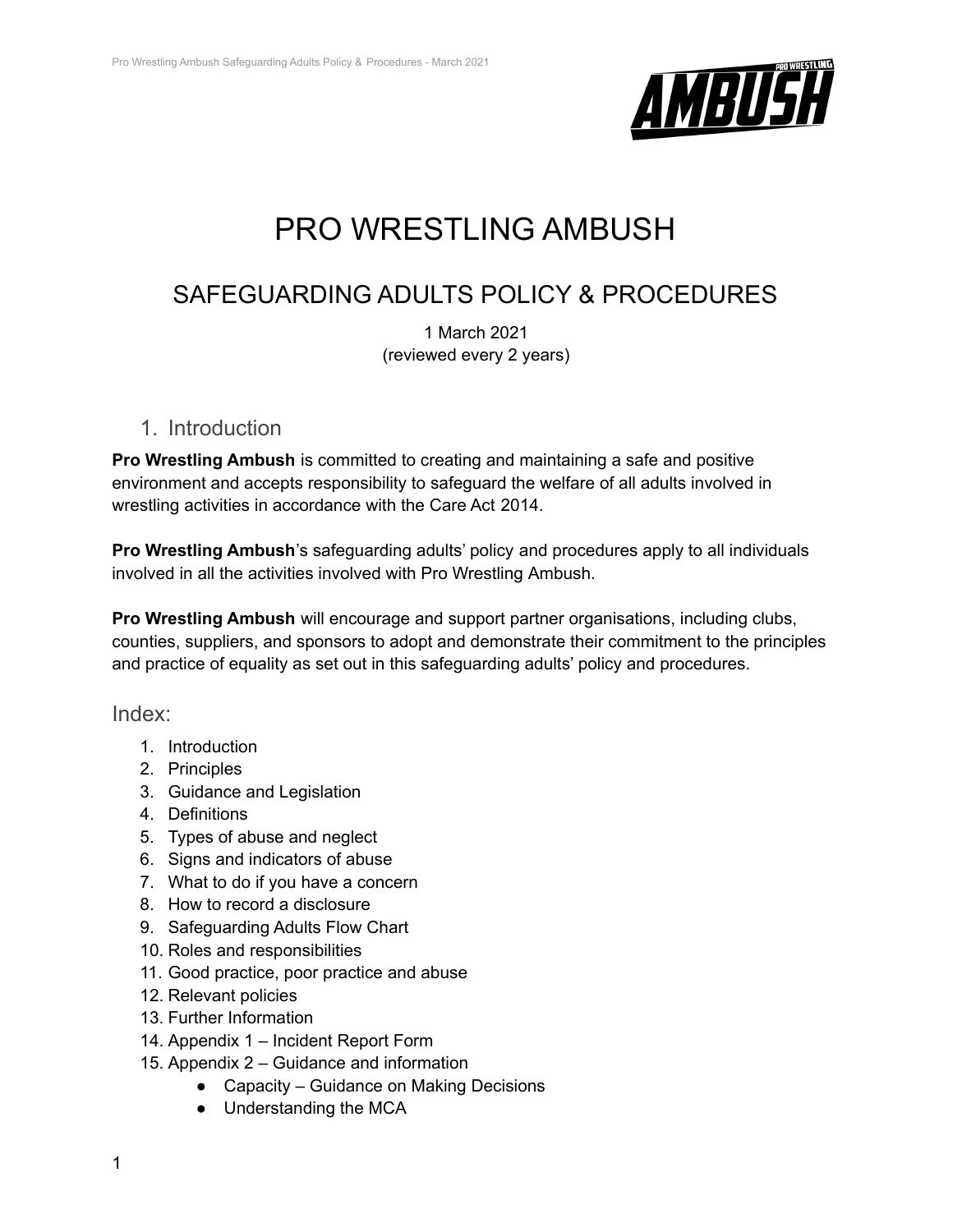

- Making Decisions
- Consent and Information Sharing
- Making Safeguarding Personal
- Consent
- 16. Appendix 3 Legislation and Government Initiatives
- 17. Appendix 4 Useful Contacts

# 2. Principles

The guidance given in the policy and procedures is based on the following principles:

- All adults, regardless of age, ability or disability, gender, race, religion, ethnic origin, sexual orientation, marital or gender status have the right to be protected from abuse and poor practice and to participate in an enjoyable and safe environment.
- Pro Wrestling Ambush will seek to ensure that our sport is inclusive and make reasonable adjustments for any ability, disability or impairment. We will also commit to continuous development, monitoring and review.
- The rights, dignity and worth of all adults will always be respected.
- We recognise that ability and disability can change over time, such that some adults may be additionally vulnerable to abuse, in particular those adults with care and support needs.
- We all have a shared responsibility to ensure the safety and well-being of all adults and will act appropriately and report concerns whether these concerns arise within Pro Wrestling Ambush. for example, inappropriate behaviour of a trainer, or in the wider community.
- All allegations will be taken seriously and responded to quickly in line with Pro Wrestling Ambush's Safeguarding Adults' Policy and Procedures.
- Pro Wrestling Ambush recognises the role and responsibilities of the statutory agencies in safeguarding adults and is committed to complying with the procedures of the Local Safeguarding Adults Boards.

### **The six principles of adult safeguarding**

The Care Act 2014 sets out the following principles that should underpin safeguarding of adults:

- Empowerment People being supported and encouraged to make their own decisions and informed consent. *"I am asked what I want as the outcomes from the safeguarding process and these*
- *directly inform what happens."* ● Prevention – It is better to take action before harm occurs. *"I receive clear and simple information about what abuse is, how to recognise the signs*
- *and what I can do to seek help."* ● Proportionality – The least intrusive response appropriate to the risk presented. *"I am sure that the organisation will work in my interest as I see them and they will only get involved as much as needed."*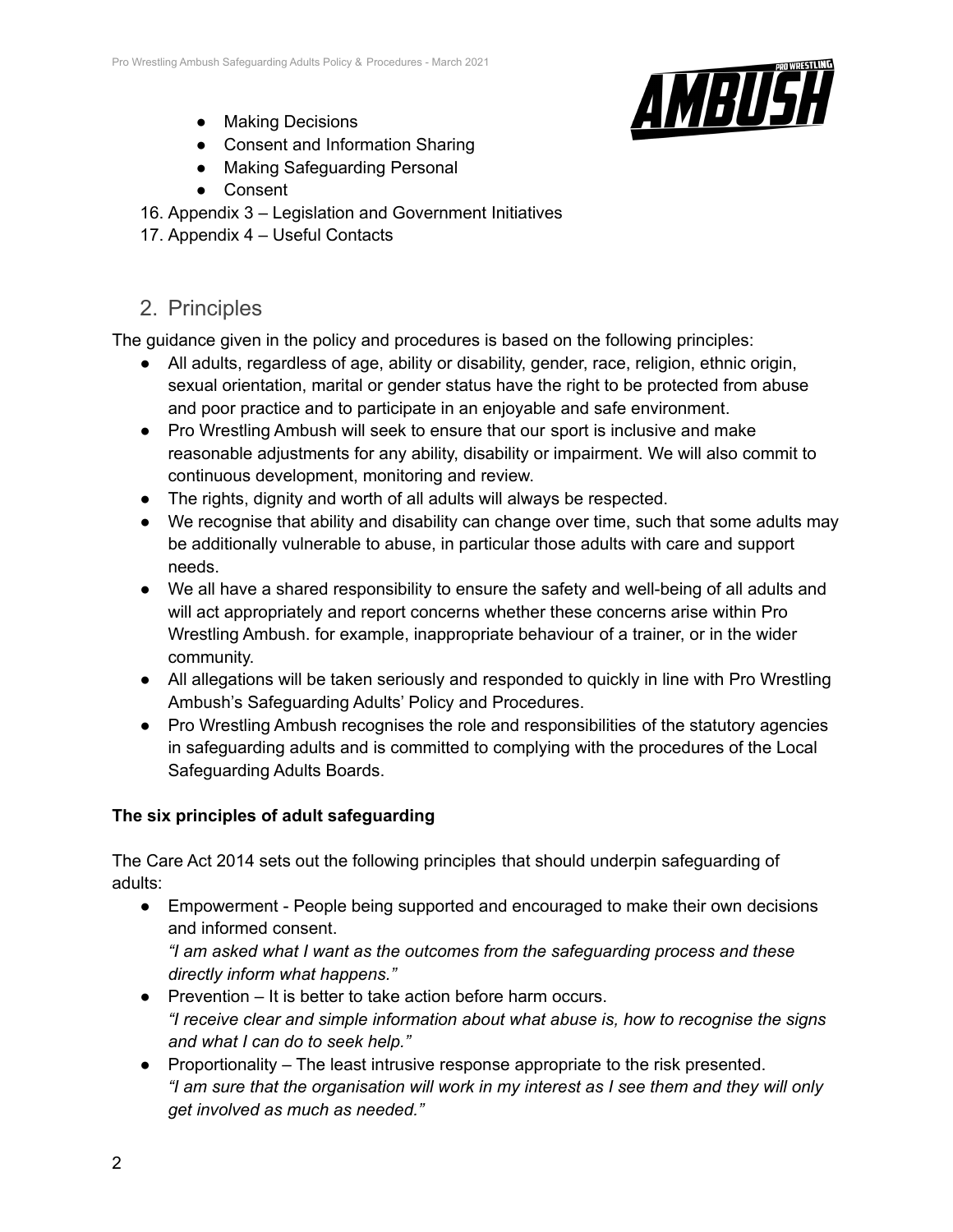

- Protection Support and representation for those in greatest need. "I get help and support to report abuse and neglect. I get help so that I am able to take *part in the safeguarding process to the extent to which I want."*
- $\bullet$  Partnership Local solutions through services working with their communities. *Communities have a part to play in preventing, detecting and reporting neglect and abuse.*
- Confidentiality

*"I know that those involved in Pro Wrestling Ambush treat any personal and sensitive information in confidence, only sharing what is helpful and necessary. I am confident that professionals will work together and with me to get the best result for me."*

● Accountability – Accountability and transparency in delivering safeguarding. *"I understand the role of everyone involved in my life and so do they."*

#### **Making Safeguarding personal**

'Making safeguarding personal' means that adult safeguarding should be person led and outcome focussed. It engages the person in a conversation about how best to respond to their safeguarding situation in a way that enhances involvement, choice and control. As well as improving quality of life, well-being and safety.

There will be a discussion of safeguarding concerns with the adult to get their view of what they would like to happen and keep them involved in the safeguarding process, seeking their consent to share information outside of the organisation where necessary.

#### **Wellbeing Principle**

The concept of wellbeing is threaded throughout the Care Act and it is one that is relevant to adult safeguarding in sport and activity. Wellbeing is different for each of us, however the Act sets out broad categories that contribute to our sense of wellbeing. By keeping these themes in mind, we can all ensure that adult participants can take part in Pro Wrestling Ambush fully.

- Personal dignity (including treatment of the individual with respect)
- Physical and mental health and emotional wellbeing
- Protection from abuse and neglect
- Control by the individual over their day-to-day life (including over care and support
- provided and the way they are provided)
- Participation in work, education, training or recreation
- Social and economic wellbeing
- Domestic, family and personal domains
- Suitability of the individual's living accommodation
- The individual's contribution to society.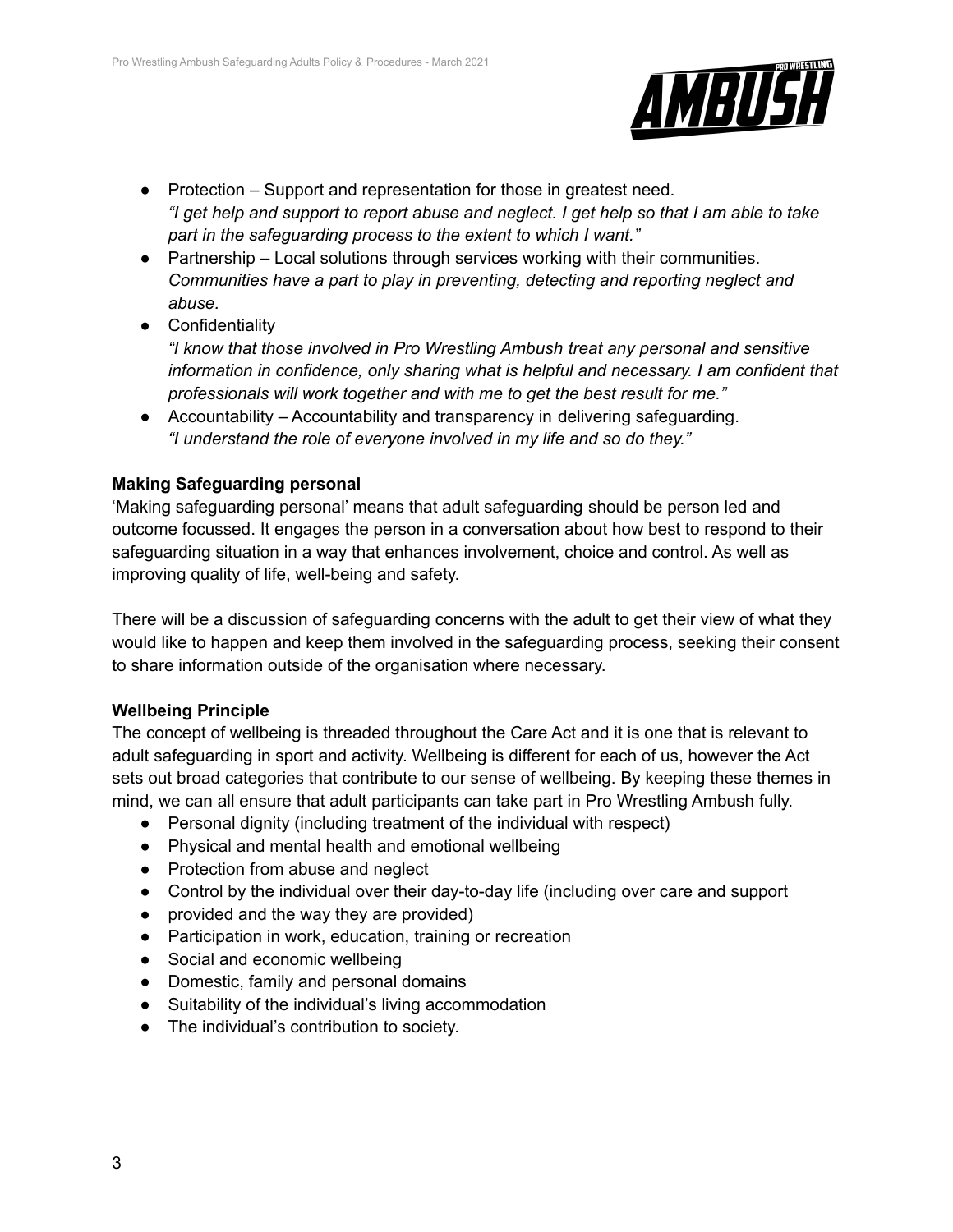

### 3. Legislation

The practices and procedures within this policy are based on the principles contained within the UK legislation and Government Guidance and have been developed to complement the Safeguarding Adults Boards policy and procedures. They take the following into consideration:

- The Care Act 2014
- The Protection of Freedoms Act 2012
- Domestic Violence, Crime and Victims (Amendment) Act 2012
- The Equality Act 2010
- The Safeguarding Vulnerable Groups Act 2006
- Mental Capacity Act 2005
- Sexual Offences Act 2003
- The Human Rights Act 1998
- The Data Protection Act 1998

### 4. Definitions

To assist working through and understanding this policy a number of key definitions need to be explained:

**Adult** is anyone aged 18 or over.

**Adult at Risk** is a person aged 18 or over who:

- Has need for care and support, and;
- Is experiencing, or is at risk of, abuse or neglect; and;
- As a result of those care and support needs is unable to protect themselves from either the risk of, or the experience of, abuse or neglect.

**Adult in need of care and support** is determined by a range of factors including personal characteristics, factors associated with their situation, or environment and social factors.

Naturally, a person's disability or frailty does not mean that they will inevitably experience harm or abuse.

In the context of safeguarding adults, the likelihood of an adult in need of care and support experiencing harm or abuse should be determined by considering a range of social, environmental and clinical factors, not merely because they may be defined by one or more of the above descriptors.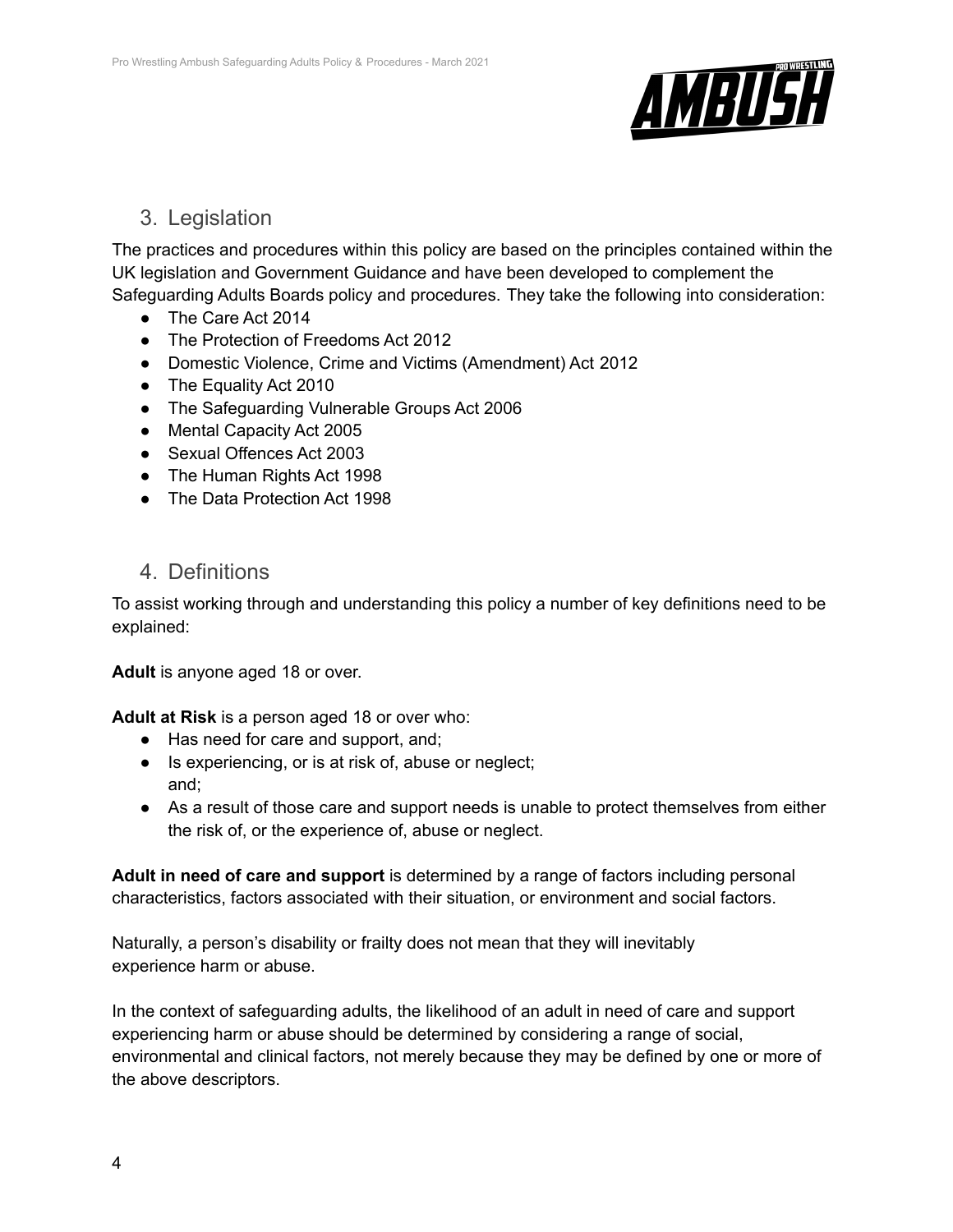

In recent years there has been a marked shift away from using the term 'vulnerable' to describe adults potentially at risk from harm or abuse.

**Abuse** is a violation of an individual's human and civil rights by another person or persons. See section 4 for further explanations.

**Adult safeguarding** is protecting a person's right to live in safety, free from abuse and Neglect.

**Capacity** refers to the ability to make a decision at a particular time, for example when under considerable stress. The starting assumption must always be that a person has the capacity to make a decision unless it can be established that they lack capacity (MCA 2005). See Appendix 2 for guidance and information.

# 5. Types of Abuse and Neglect

There are different types and patterns of abuse and neglect, and different circumstances in which they may take place. The Care Act 2014 identifies the following as an illustrative guide and is not intended to be exhaustive list as to the sort of behaviour which could give rise to a safeguarding concern:

**Self-neglect –** this covers a wide range of behaviour: neglecting to care for one's personal hygiene, health or surroundings and includes behaviour such as hoarding.

**Modern Slavery –** encompasses slavery, human trafficking, forced labour and domestic servitude. Traffickers and slave masters use whatever means they have at their disposal to coerce, deceive and force individuals into a life of abuse, servitude and inhumane treatment.

**Domestic Abuse and coercive control –** including psychological, physical, sexual, financial and emotional abuse. It also includes so-called 'honour' based violence. It can occur between any family members.

**Discriminatory Abuse –** discrimination is abuse which centres on a difference or perceived difference particularly with respect to race, gender or disability or any of the protected characteristics of the Equality Act.

**Organisational Abuse –** including neglect and poor care practice within an institution or specific care setting such as a hospital or care home, for example, or in relation to care provided in one's own home. This may range from one-off incidents to on-going ill-treatment. It can be through neglect or poor professional practice as a result of the structure, policies, processes and practices within an organisation.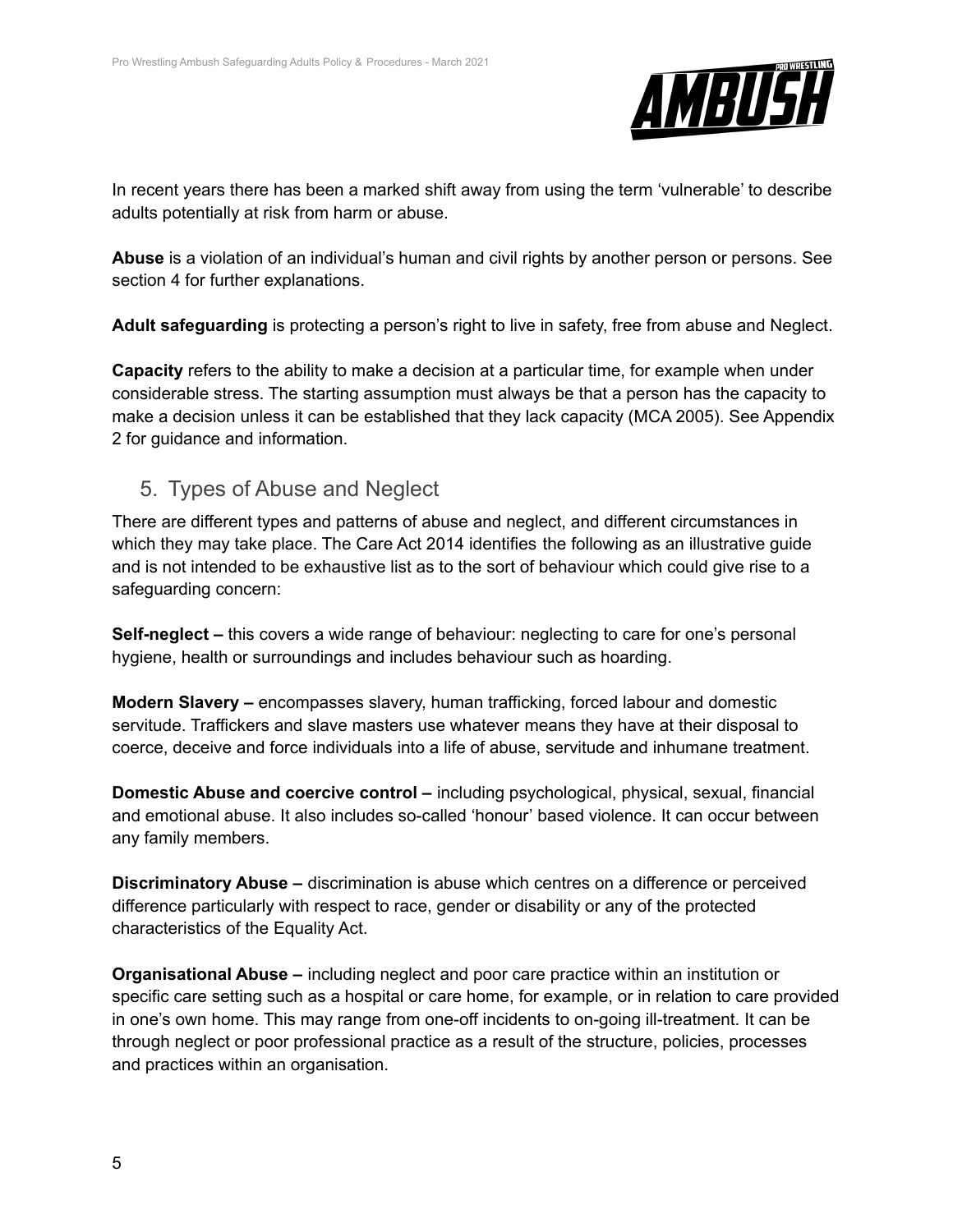

**Physical Abuse –** including hitting, slapping, pushing, kicking, misuse of medication, restraint or inappropriate sanctions.

**Sexual Abuse –** including rape, indecent exposure, sexual harassment, inappropriate looking or touching, sexual teasing or innuendo, sexual photography, subjection to pornography or witnessing sexual acts, indecent exposure and sexual assault, or sexual acts to which the adult has not consented or was pressured into consenting.

**Financial or Material Abuse –** including theft, fraud, internet scamming, coercion in relation to an adult's financial affairs or arrangements, including in connection to wills, property, inheritance or financial transactions, or the misuse or misappropriation of property, possessions or benefits.

**Neglect –** including ignoring medical or physical care needs, failure to provide access to appropriate health social care or educational services, the withholding of the necessities of life, such as medication, adequate nutrition and heating.

**Emotional or Psychological Abuse –** this includes threats of harm or abandonment, deprivation of contact, humiliation, blaming, controlling, intimidation, coercion, harassment, verbal abuse, isolation or withdrawal from services or supportive networks.

#### **Not included in the Care Act 2014 but also relevant:**

**Cyber Bullying –** cyber bullying occurs when someone repeatedly makes fun of another person online, or repeatedly picks on another person through emails or text messages, or uses online forums with the intention of harming, damaging, humiliating or isolating another person. It can be used to carry out many different types of bullying (such as racist bullying, homophobic bullying, or bullying related to special educational needs and disabilities) but instead of the perpetrator carrying out the bullying face-to-face, they use technology as a means to do it.

**Forced Marriage –** forced marriage is a term used to describe a marriage in which one or both of the parties are married without their consent or against their will. A forced marriage differs from an arranged marriage, in which both parties consent to the assistance of a third party in identifying a spouse. The Anti-social Behaviour, Crime and Policing Act 2014 make it a criminal offence to force someone to marry. The forced marriage of adults with learning disabilities occurs when the adult does not have the capacity to consent to the marriage.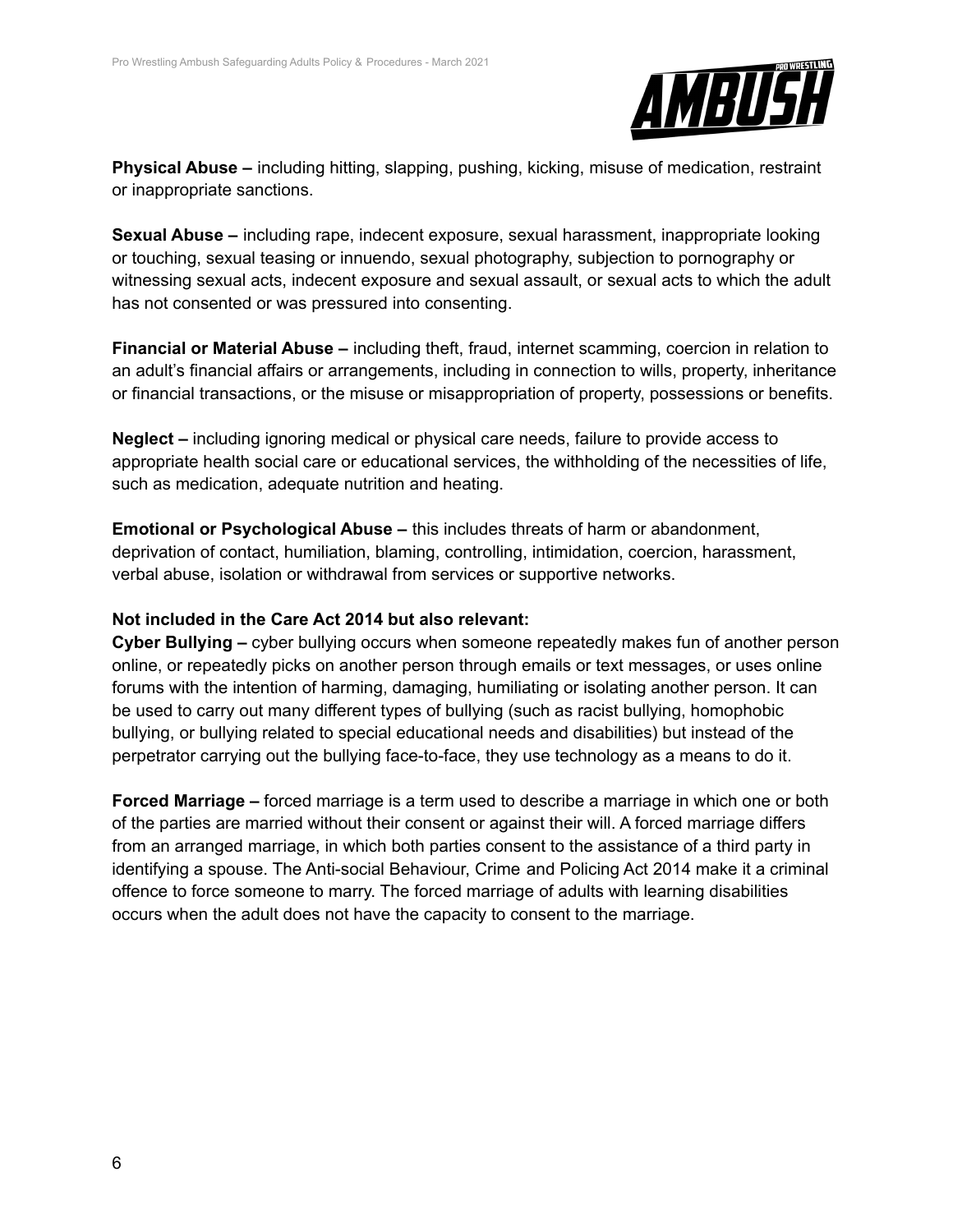

**Mate Crime –** a 'mate crime' as defined by the Safety Net Project as 'when vulnerable people are befriended by members of the community who go on to exploit and take advantage of them. It may not be an illegal act but still has a negative effect on the individual.' Mate Crime is carried out by someone the adult knows and often happens in private. In recent years there have been a number of Serious Case Reviews relating to people with a learning disability who were murdered or seriously harmed by people who purported to be their friend.

**Radicalisation –** the aim of radicalisation is to attract people to their reasoning, inspire new recruits and embed their extreme views and persuade vulnerable individuals of the legitimacy of their cause. This may be direct through a relationship, or through social media.

# 6. Signs and indicators of abuse and neglect

Abuse can take place in any context and by all manner of perpetrator. Abuse may be inflicted by anyone in the organisation who participants come into contact with. Or organisation members, workers, volunteers or coaches may suspect that someone is being abused or neglected outside of the club setting. There are many signs and indicators that may suggest someone is being abused or neglected. These include but are not limited to:

- Unexplained bruises or injuries or lack of medical attention when an injury is present.
- Person has belongings or money going missing.
- Person is unwilling to work with the organisation
- A change in the behaviour or confidence of a person.
- They may self-harm.
- They may have a fear of a particular group or individual.
- They may tell you / another person they are being abused ie. a disclosure.
- Harassing of a participant because they are or are perceived to have protected characteristics.
- Not meeting the needs of the participant. e.g. this could be training without a necessary break.
- This could be a fellow participant who sends unwanted sexually explicit text messages to an adult they are working alongside.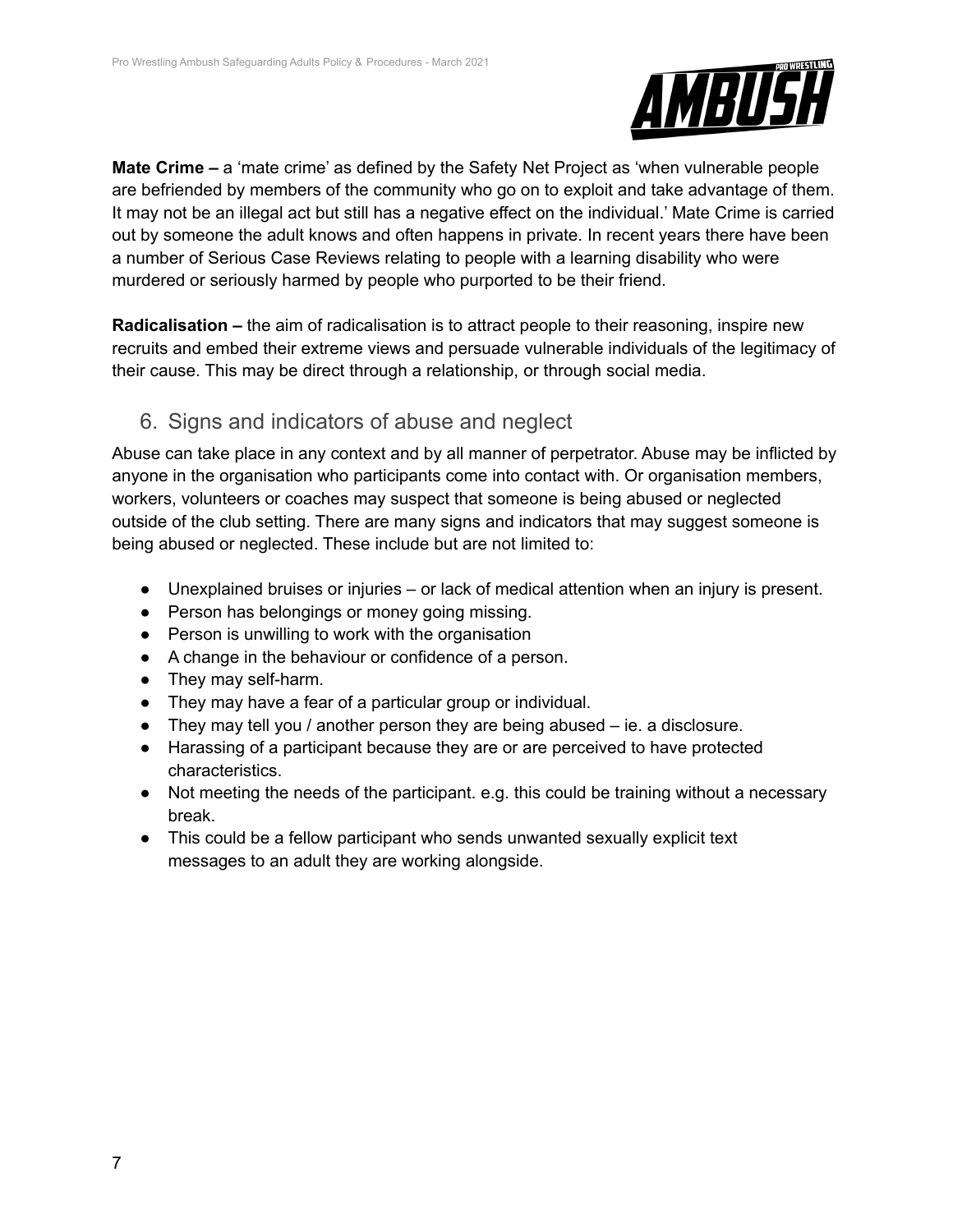

- 7. What to do if you have a concern, or if someone raises concerns with you.
- It is not your responsibility to decide whether or not an adult has been abused. It is, however, everyone's responsibility to respond to and report concerns.
- If you are concerned someone is in immediate danger, contact the police on 999 straight away. Where you suspect that a crime is being committed, you must involve the police.
- If you have concerns and/or you are told about possible or alleged abuse, poor practice or wider welfare issues you must report this to the Pro Wrestling Ambush's Designated Safeguarding Officer, Lis Every. If the Lead Safeguarding Officer is implicated, then report to Simon Every. Should it become appropriate or necessary an outside Safeguarding consultant will be employed.
- When raising your concern with the Safeguarding Officer, remember 'Making Safeguarding Personal'. It is good practice to seek the adult's views on what they would like to happen next and to inform the adult you will be passing on your concern.
- It is important when considering your concern that you keep the person informed about any decisions and action taken, and always consider their needs and wishes.

### 8. How to respond to a concern

- Make a note of your concerns.
- Make a note of what the person has said using his or her own words as soon as practicable. Complete an Incident Form and submit to the Pro Wrestling Ambush's Safeguarding Officer.
- Remember to make safeguarding personal. Discuss your safeguarding concerns with the adult, obtain their view of what they would like to happen, but inform them it is your duty to pass on your concerns to your lead safeguarding.
- Describe the circumstances in which the disclosure came about.
- Take care to distinguish between fact, observation, allegation and opinion. It is important that the information you have is accurate.
- Be mindful of the need to be confidential at all times. This information must only be shared with your Safeguarding Officer and others on a need-to-know basis.
- If the matter is urgent and relates to the immediate safety of an adult at risk then contact the emergency services immediately.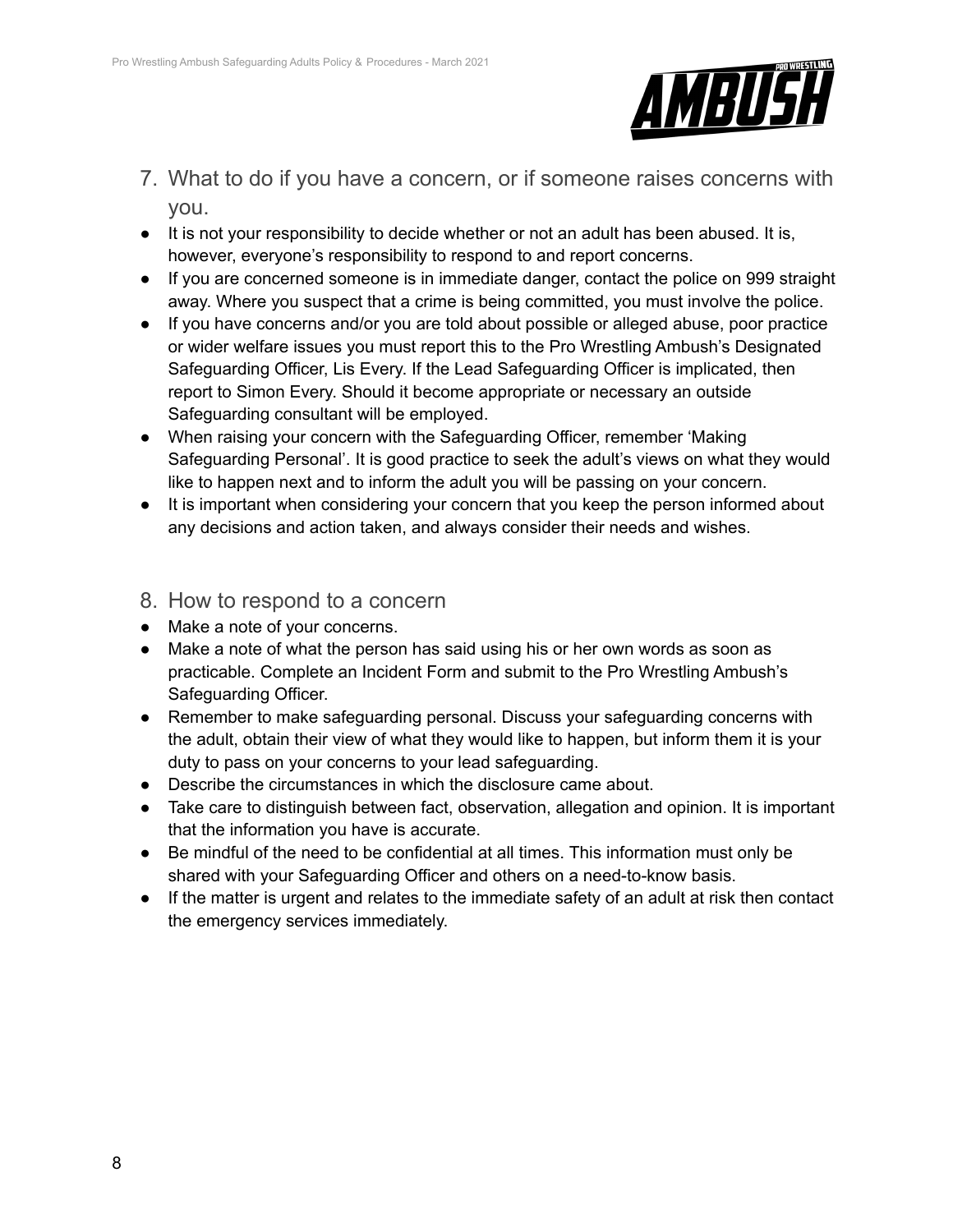

# 9. Safeguarding Adults Flowchart

### **Dealing with Concerns, Suspicions or Disclosure**



Remember to involve the adult at risk throughout the process wherever possible and gain consent for any referrals to social care if the person has capacity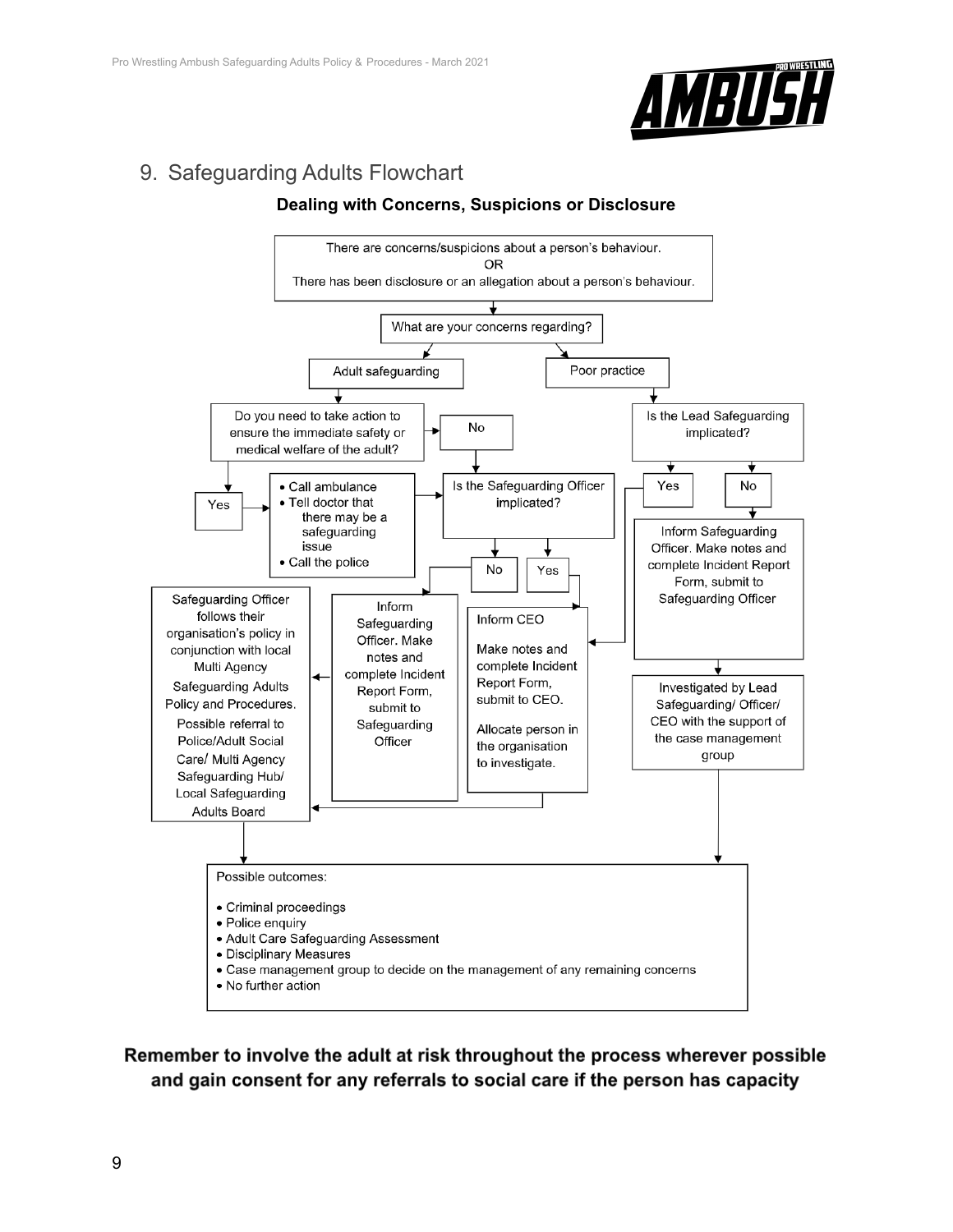

### 10. Roles and responsibilities of those within Pro Wrestling Ambush

**Pro Wrestling Ambush** is committed to having the following in place:

- A Designated Safeguarding Officer Lis Every, to produce and disseminate guidance and resources to support the policy and procedures.
- A clear line of accountability within the organisation for work on promoting the welfare of all adults, led by CO Simon Every.
- Procedures for dealing with allegations of abuse or poor practice against members of staff and volunteers.
- As required, a Steering Group that effectively deals with issues, manages concerns and refers to a disciplinary panel where necessary (ie. where concerns arise about the behaviour of someone within Pro Wrestling Ambush).
- Arrangements to work effectively with other organisations to safeguard and promote the welfare of adults, including arrangements for sharing information.
- Appropriate **whistle blowing procedures** and an open and inclusive culture that enables safeguarding and equality and diversity issues to be addressed.
- Clear **codes of conduct** are in place for coaches, participants, officials, spectators and other relevant individuals.

# 11. Good practice, poor practice and abuse

#### **Introduction**

It can be difficult to distinguish poor practice from abuse, whether intentional or accidental.

It is not the responsibility of any individual involved in Pro Wrestling Ambush to make judgements regarding whether or not abuse is taking place. However, all personnel have the responsibility to recognise and identify poor practice and potential abuse, and act on this if they have concerns.

#### **Good practice.**

The Designated Safeguarding Officer and CO are DBS checked and undertake annual training or sooner if legislation changes.

#### **Everyone should:**

- Aim to make the experience of being part of Pro Wrestling Ambush fun and enjoyable.
- Promote fairness and playing by the rules.
- Not tolerate the use of prohibited or illegal substances.
- Treat all adults equally and preserve their dignity. This includes giving more and less talented members of a group similar attention, time and respect.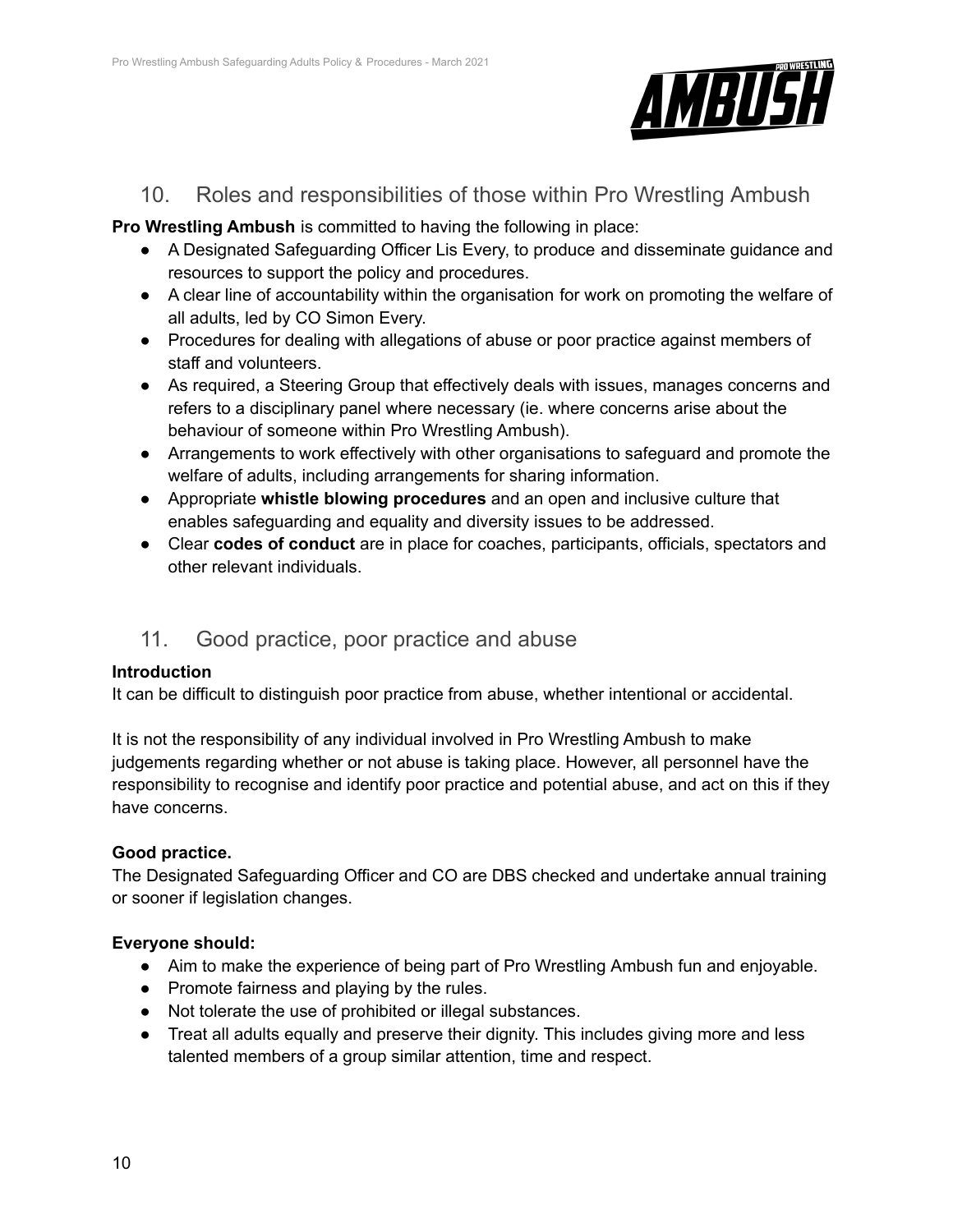

### 12. Relevant Policies

This policy should be read in conjunction with the following policies:

● Whistle Blowing

# 13. Further Information

#### **Designated Safeguarding Officer:**

Lis Every, 07774433626 [elisabethevery@hotmail.com](mailto:elisabethevery@hotmail.com) 80 Barton Road, Ely, CB7 4HZ

#### **Review date**

This policy will be reviewed every 2 years or sooner in the event of legislative changes or revised policies and best practice.

#### **DO YOU HAVE CONCERNS ABOUT A PERSON'S SAFETY?**

Safeguarding is everyone's responsibility.

If you have concerns about an adult's safety and/or wellbeing, you must act on these.

It is not your responsibility to decide whether or not an adult has been abused. It is, however, your responsibility to act on any concerns.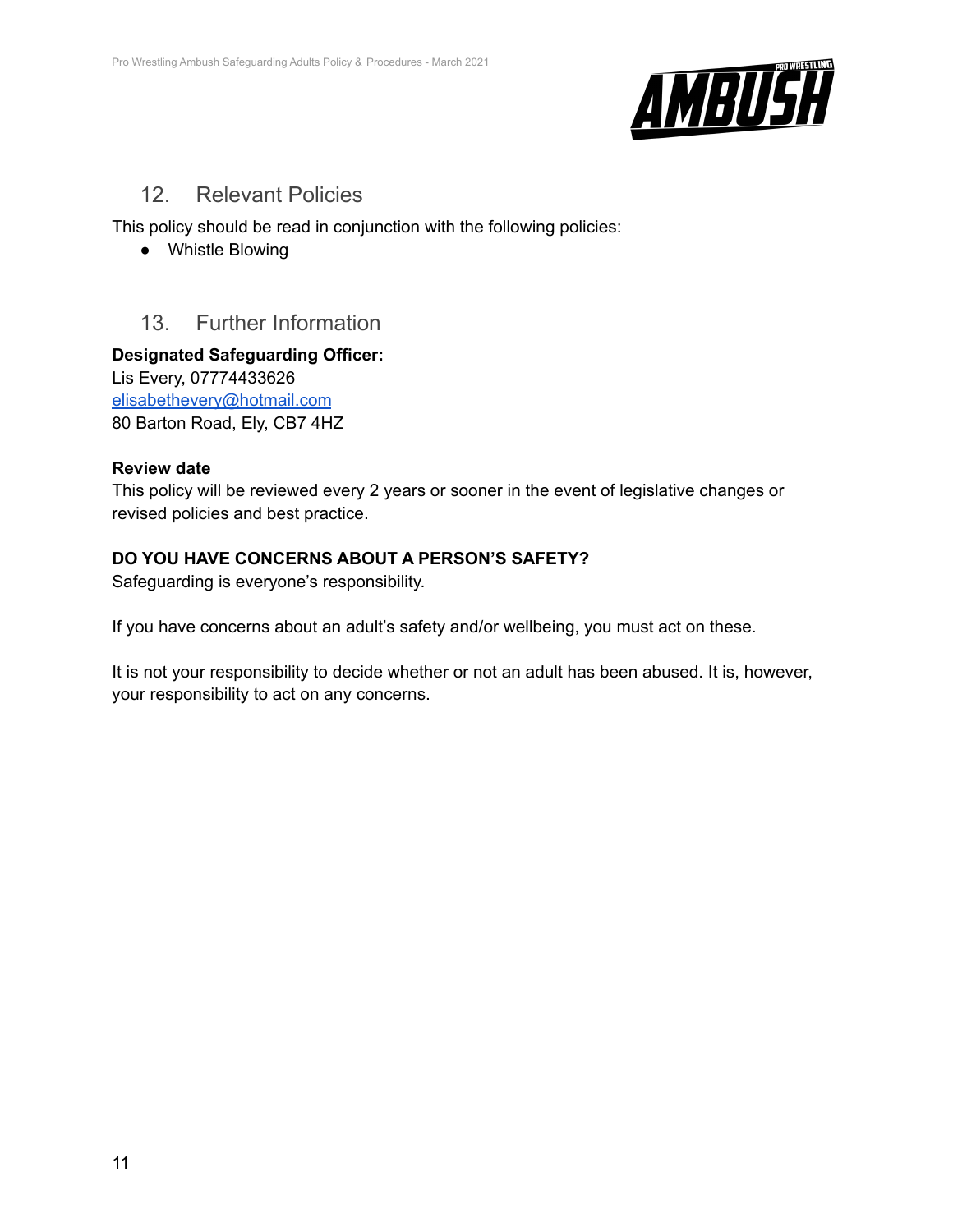

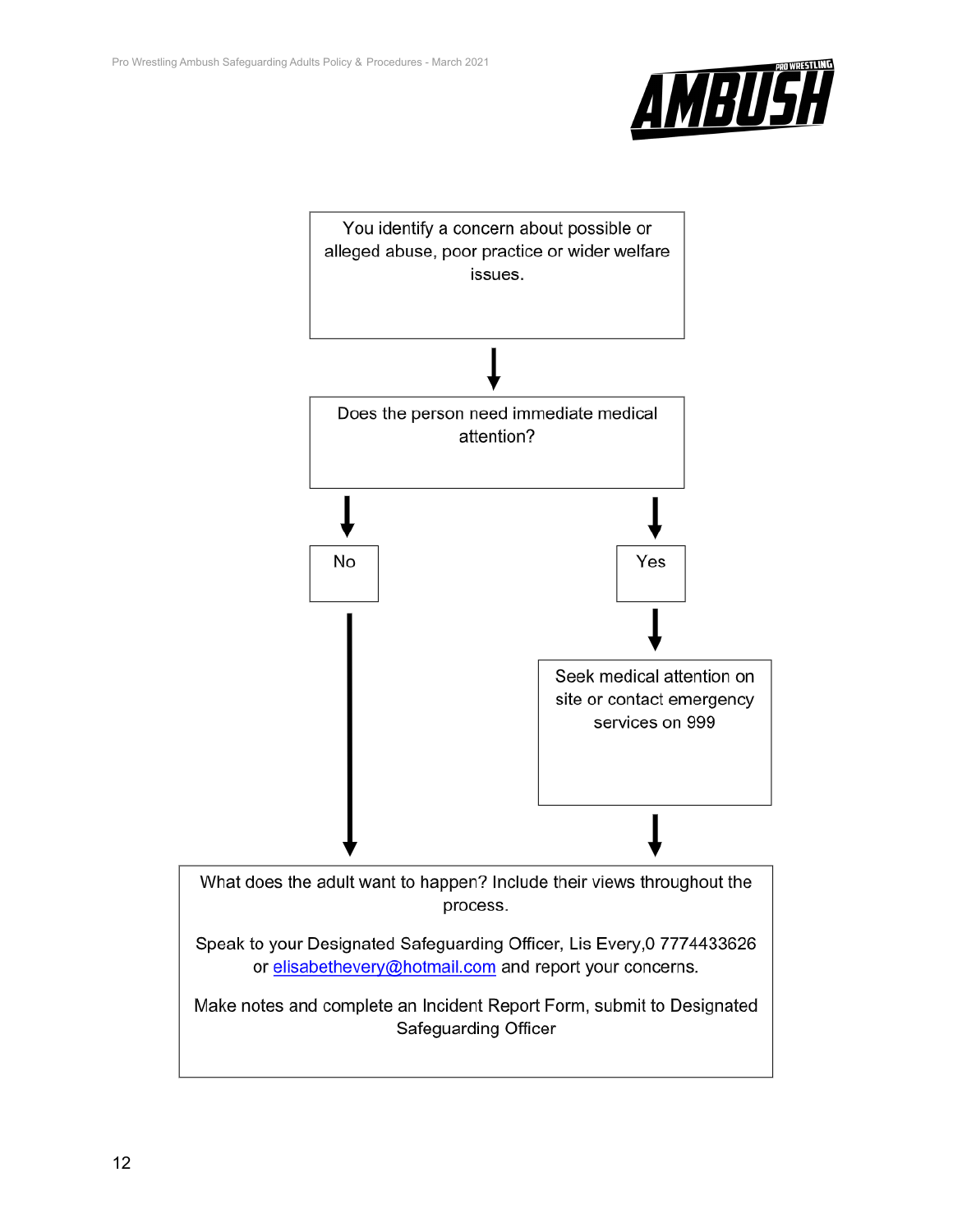

# Appendix 1 - **Incident Report Form**

To be completed as fully as possible if you have concerns regarding an adult.

It is important to inform the adult about your concerns and that you have a duty to pass the information on to the Safeguarding Officer. The Safeguarding Officer will then look at the information and start to plan a course of action in conjunction with yourself, the adult involved and, if necessary, social care or other relevant organisations.

| Section 1 – details of adult at risk                                                                                                                                                    |  |
|-----------------------------------------------------------------------------------------------------------------------------------------------------------------------------------------|--|
| Name of adult                                                                                                                                                                           |  |
| <b>Address</b>                                                                                                                                                                          |  |
|                                                                                                                                                                                         |  |
| Date of birth                                                                                                                                                                           |  |
| Age if date of birth not known                                                                                                                                                          |  |
| GP Practice (if known)                                                                                                                                                                  |  |
| Contact number                                                                                                                                                                          |  |
| <b>Section 2 - Your details</b>                                                                                                                                                         |  |
| Name                                                                                                                                                                                    |  |
| Organisation                                                                                                                                                                            |  |
| Your role in the organisation                                                                                                                                                           |  |
| <b>Section 3 - Details of concern</b>                                                                                                                                                   |  |
| Detail of what you have seen/been told/other – that makes you believe the adult at risk is<br>being abused or is at risk of abuse (include dates/times/evidence from records/photos etc |  |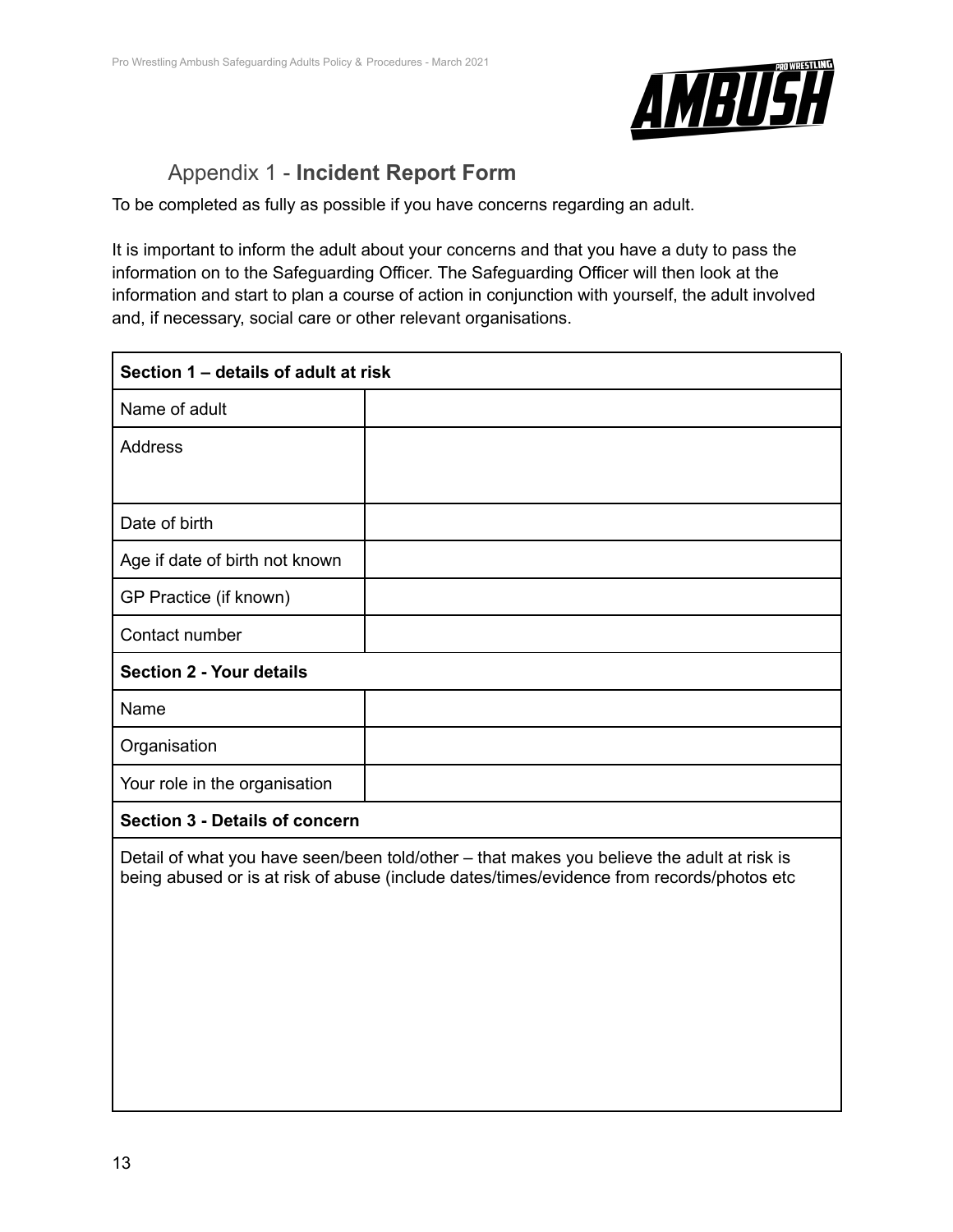

# Appendix 2 - **Guidance and information**

#### **Making Safeguarding Personal**

There has been a cultural shift towards Making Safeguarding Personal within the safeguarding process. This is a move from prioritising outcomes demanded by bureaucratic systems. The safeguarding process used to involve gathering a detailed account of what happened and determining who did what to whom. Now the outcomes are defined by the person at the centre of the safeguarding process.

The safeguarding process places a stronger emphasis on achieving satisfactory outcomes that take into account the individual choices and requirements of everyone involved. "What good is it making someone safer if it merely makes them miserable?" – Lord Justice Mundy, "What Price Dignity?" (2010)

What this means in practice is that adults should be more involved in the safeguarding process. Their views, wishes, feelings and beliefs must be taken into account when decisions are made.

The Care Act 2014 builds on the concept, stating that "We all have different preferences, histories, circumstances and lifestyles so it is unhelpful to prescribe a process that must be followed whenever a concern is raised."

However, the Act is also clear that there are key issues that should be taken into account when abuse or neglect are suspected, and that there should be clear guidelines regarding this.

[https://www.local.gov.uk/topics/social-care-health-and-integration/adult-social-care/making-safeg](https://www.local.gov.uk/topics/social-care-health-and-integration/adult-social-care/making-safeguarding-personal) [uarding-personal](https://www.local.gov.uk/topics/social-care-health-and-integration/adult-social-care/making-safeguarding-personal)

#### **Capacity – Guidance on Making Decisions**

The issue of capacity or decision making is a key one in safeguarding adults. It is useful for organisations to have an overview of the concept of capacity.

We make many decisions every day, often without realising. We make so many decisions that it is easy to take this ability for granted.

But some people are only able to make some decisions, and a small number of people cannot make any decisions. Being unable to make a decision is called "lacking capacity".

To make a decision we need to:

- Understand information
- Remember it for long enough
- Think about the information
- Communicate our decision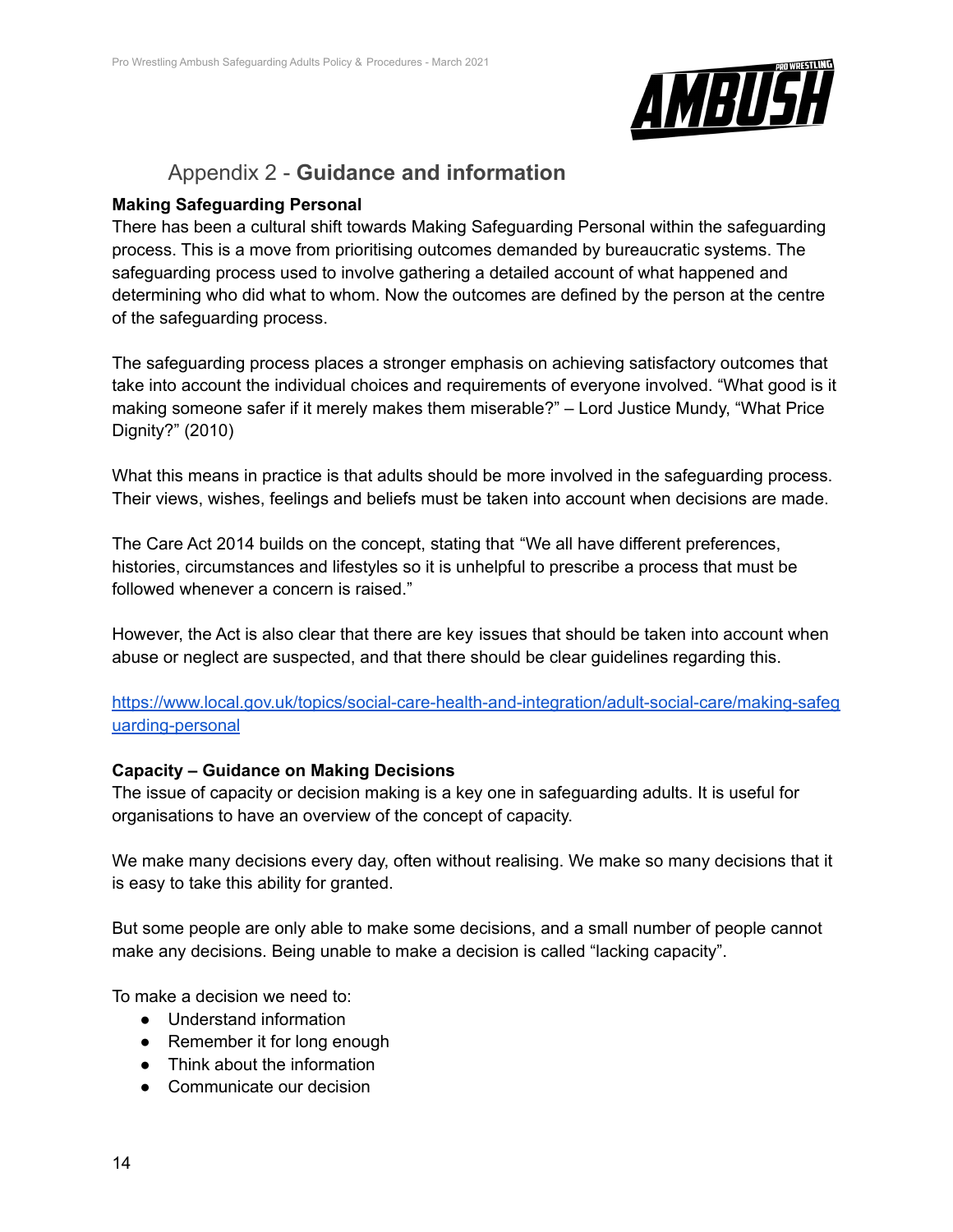

A person's ability to do this may be affected by things like learning disability, dementia, mental health needs, acquired brain injury, and physical ill health.

The Mental Capacity Act 2005 (MCA) states that every individual has the right to make their own decisions and provides the framework for this to happen.

The MCA is about making sure that people over the age of 16 have the support they need to make as many decisions as possible.

The MCA also protects people who need family, friends, or paid support staff to make decisions for them because they lack capacity to make specific decisions.

Our ability to make decisions can change over the course of a day.

Here are some examples that demonstrate how the timing of a question can affect the response:

- A person with epilepsy may not be able to make a decision following a seizure.
- Someone who is anxious may not be able to make a decision at that point.
- A person may not be able to respond as quickly if they have just taken some medication that causes fatigue.

In each of these examples, it may appear as though the person cannot make a decision, but later in the day, presented with the same decision, they may be able to at least be involved.

The MCA recognises that capacity is decision-specific, so no one will be labelled as entirely lacking capacity. The MCA also recognises that decisions can be about big life-changing events, such as where to live, but equally about small events, such as what to wear on a cold day.

To help you to understand the MCA, consider the following five points:

- 1. Assume that people are able to make decisions, unless it is shown that they are not. If you have concerns about a person's level of understanding, you should check this with them, and if applicable, with the people supporting them.
- 2. Give people as much support as they need to make decisions. You may be involved in this – you might need to think about the way you communicate or provide information, and you may be asked your opinion.
- 3. People have the right to make unwise decisions. The important thing is that they understand the implications. If they understand the implications, consider how risks might be minimised.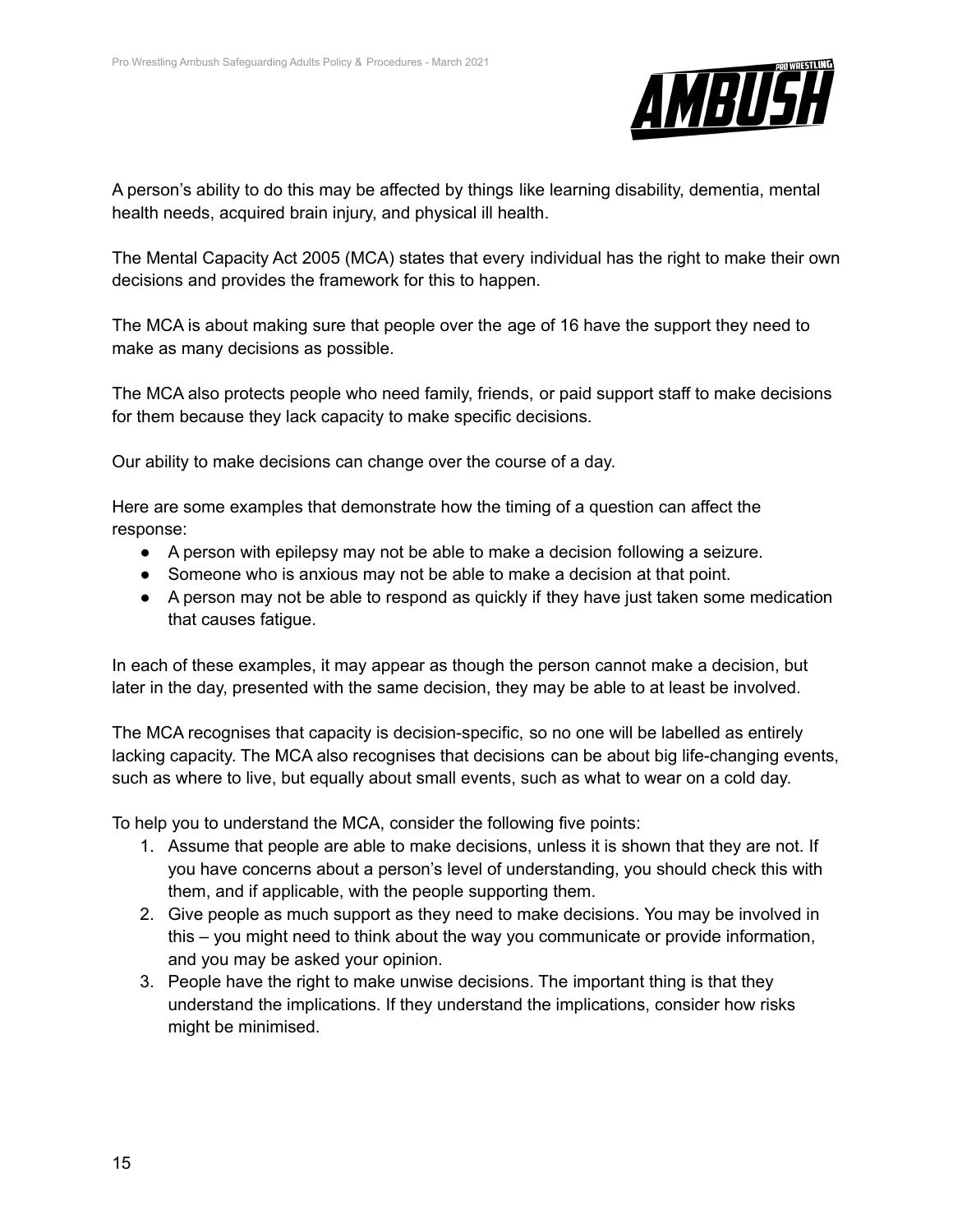

- 4. If someone is not able to make a decision, then the person helping them must only make decisions in their "best interests". This means that the decision must be what is best for the person, not for anyone else. If someone was making a decision on your behalf, you would want it to reflect the decision you would make if you were able to.
- 5. Find the least restrictive way of doing what needs to be done.

Remember:

- You should not discriminate or make assumptions about someone's ability to make decisions, and you should not pre-empt a best-interests decision merely on the basis of a person's age, appearance, condition, or behaviour.
- When it comes to decision-making, you could be involved in a minor way, or asked to provide more detail. The way you provide information might influence a person's ultimate decision. A person may be receiving support that is not in-line with the MCA, so you must be prepared to address this.

#### **Consent and Information Sharing**

Workers and volunteers within sports and physical activity organisations should always share safeguarding concerns in line with their organisation's policy, usually with their safeguarding officer in the first instance, except in emergency situations. As long as it does not increase the risk to the individual, the worker or volunteer should explain to them that it is their duty to share their concern with their safeguarding officer.

The safeguarding officer will then consider the situation and plan the actions that need to be taken, in conjunction with the adult at risk and in line with the organisation's policy and procedures and local safeguarding adults' board policy and procedures.

To make an adult safeguarding referral you need to call the local safeguarding adults team. This may be part of a MASH (Multi-Agency Safeguarding Hub). A conversation can be had with the safeguarding adults' team without disclosing the identity of the person in the first instance. If it is thought that a referral needs to be made to the safeguarding adults' team, consent should be sought where possible from the adult at risk.

Individuals may not give their consent to the sharing of safeguarding information with the safeguarding adult's team for a number of reasons. Reassurance, appropriate support and revisiting the issues at another time may help to change their view on whether it is best to share information.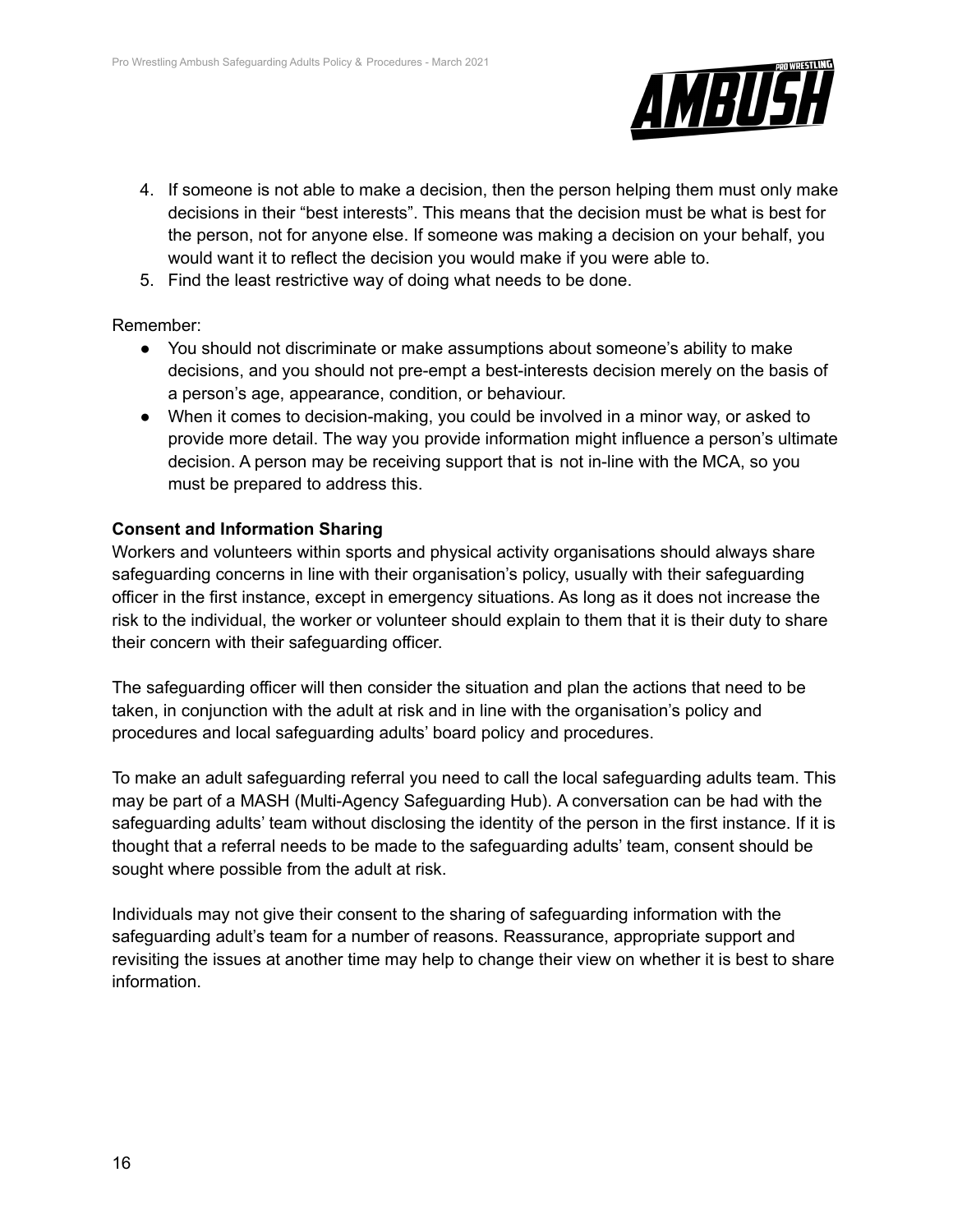

If they still do not consent, then their wishes should usually be respected. However, there are circumstances where information can be shared without consent such as when the adult does not have the capacity to consent, it is in the public interest because it may affect other people or a serious crime has been committed. This should always be discussed with your safeguarding lead and the local authority safeguarding adults' team.

If someone does not want you to share information outside of the organisation or you do not have consent to share the information, ask yourself the following questions:

- Is the adult placing themselves at further risk of harm?
- Is someone else likely to get hurt?
- Has a criminal offence occurred? This includes: theft or burglary of items, physical abuse, sexual abuse, forced to give extra money for lessons (financial abuse) or harassment.
- Is there suspicion that a crime has occurred?

If the answer to any of the questions above is 'yes' - then you can share without consent and need to share the information.

When sharing information there are seven Golden Rules that should always be followed.

- 1. Seek advice if in any doubt
- 2. Be transparent The Data Protection Act (DPA) is not a barrier to sharing information but to ensure that personal information is shared appropriately; except in circumstances where by doing so places the person at significant risk of harm.
- 3. Consider the public interest Base all decisions to share information on the safety and well-being of that person or others that may be affected by their actions.
- 4. Share with consent where appropriate Where possible, respond to the wishes of those who do not consent to share confidential information. You may still share information without consent, if this is in the public interest.
- 5. Keep a record Record your decision and reasons to share or not share information.
- 6. Accurate, necessary, proportionate, relevant and secure ensure all information shared is accurate, up-to-date and necessary, and share with only those who need to have it.
- 7. Remember the purpose of the Data Protection Act (DPA) is to ensure personal information is shared appropriately, except in circumstances where by doing so may place the person or others at significant harm.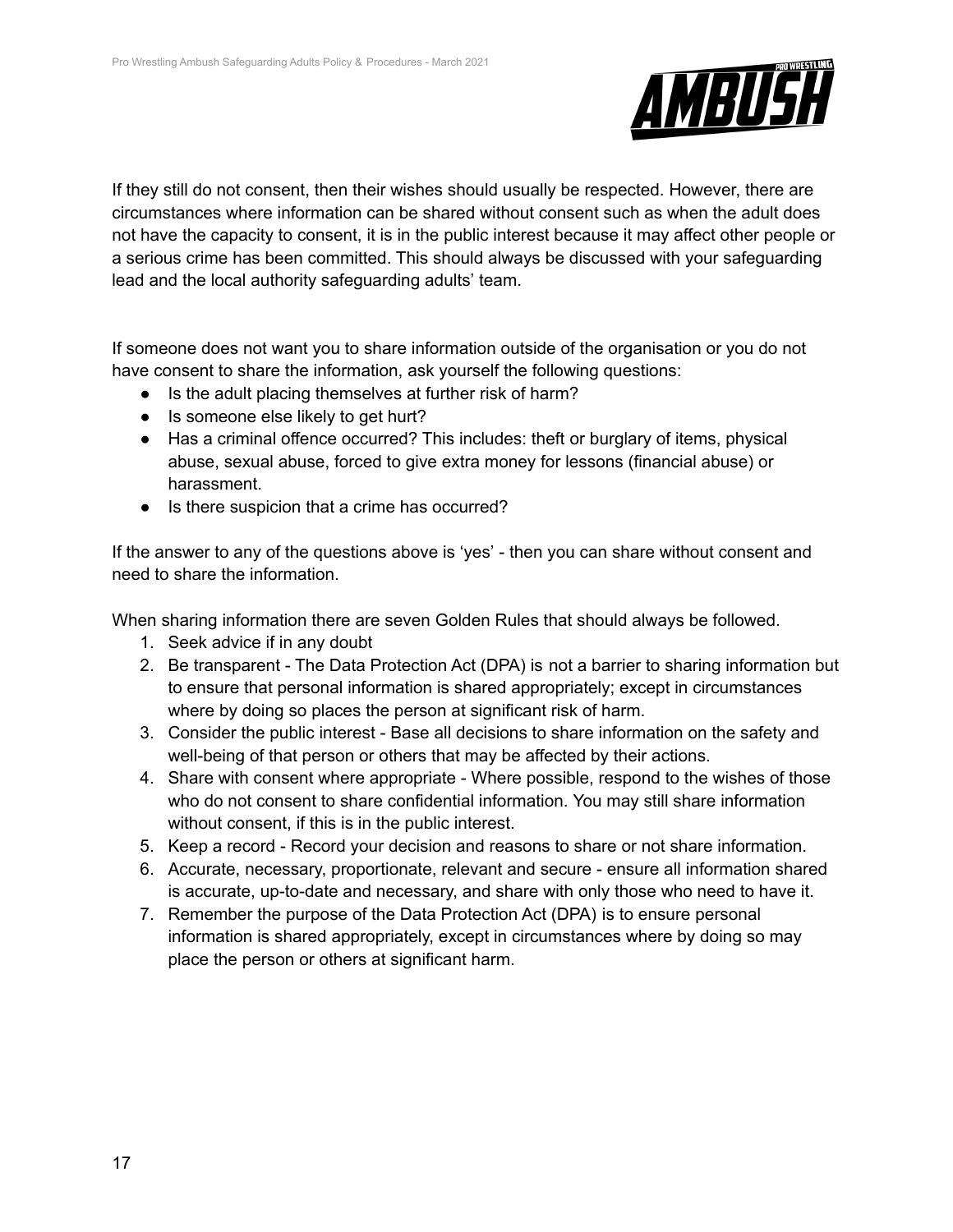

# Appendix 3 - **Legislation and Government Initiatives**

#### **Sexual Offences Act 2003**

#### <http://www.legislation.gov.uk/ukpga/2003/42/contents>

The Sexual Offences Act introduced a number of new offences concerning vulnerable adults and children. [www.opsi.gov.uk](http://www.opsi.gov.uk)

#### **Mental Capacity Act 2005**

#### <http://www.legislation.gov.uk/ukpga/2005/9/introduction>

Its general principle is that everybody has capacity unless it is proved otherwise, that they should be supported to make their own decisions, that anything done for or on behalf of people without capacity must be in their best interests and there should be least restrictive intervention. [www.dca.gov.uk](http://www.dca.gov.uk)

#### **Safeguarding Vulnerable Groups Act 2006**

#### <http://www.legislation.gov.uk/ukpga/2006/47/contents>

Introduced the new Vetting and Barring Scheme and the role of the Independent Safeguarding Authority. The Act places a statutory duty on all those working with vulnerable groups to register and undergo an advanced vetting process with criminal sanctions for non- compliance. [www.opsi.gov.uk](http://www.opsi.gov.uk)

#### **Deprivation of Liberty Safeguards**

#### [https://www.gov.uk/government/collections/dh-mental-capacity-act-2005-deprivation-of-liberty-sa](https://www.gov.uk/government/collections/dh-mental-capacity-act-2005-deprivation-of-liberty-safeguards) [feguards](https://www.gov.uk/government/collections/dh-mental-capacity-act-2005-deprivation-of-liberty-safeguards)

Introduced into the Mental Capacity Act 2005 and came into force in April 2009. Designed to provide appropriate safeguards for vulnerable people who have a mental disorder and lack the capacity to consent to the arrangements made for their care or treatment, and who may be deprived of their liberty in their best interests in order to protect them from harm.

#### **Disclosure & Barring Service 2013**

<https://www.gov.uk/government/organisations/disclosure-and-barring-service/about> Criminal record checks: guidance for employers - How employers or organisations can request criminal records checks on potential employees from the Disclosure and Barring Service (DBS). [www.gov.uk/dbs-update-service](http://www.gov.uk/dbs-update-service)

#### **The Care Act 2014 – statutory guidance**

<http://www.legislation.gov.uk/ukpga/2014/23/introduction/enacted>

The Care Act introduces new responsibilities for local authorities. It also has major implications for adult care and support providers, people who use services, carers and advocates. It replaces No Secrets and puts adult safeguarding on a statutory footing.